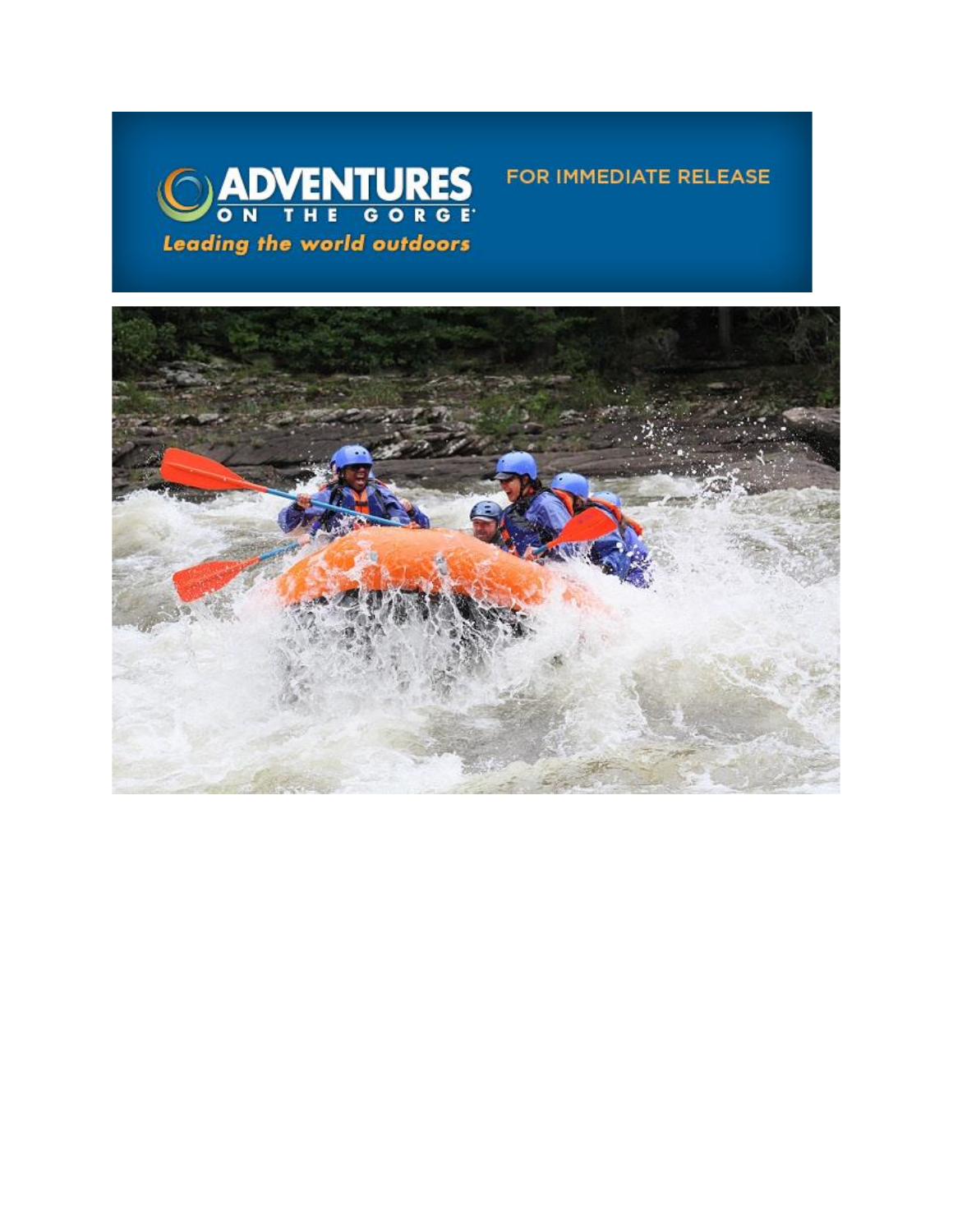

The passes make it easier to choose the perfect day for rafting.



The Upper New River is known for family-friendly flows.

For Immediate Release

# **Rain-Proof Your Adventure with Rafting Passes at Adventures on the Gorge**

FAYETTEVILLE, W.Va., March 2, 2020 – Fair-weather whitewater rafting enthusiasts now have a way to weather-proof their rafting adventure at [Adventures on the Gorge](https://click.icptrack.com/icp/relay.php?r=13440961&msgid=448890&act=3SPQ&c=1378153&destination=https%3A%2F%2Fadventuresonthegorge.com%2F) (AOTG), an adventure resort with whitewater rafting trips on two of the country's best paddling rivers: the New and the Gauley.

Available for purchase online until March 31, [the rafting passes](https://click.icptrack.com/icp/relay.php?r=13440961&msgid=448890&act=3SPQ&c=1378153&destination=https%3A%2F%2Fadventuresonthegorge.com%2Foffers-and-discounts%2F) can be used throughout the rafting season. Passes are \$109. Once purchased, rafters need only choose the day and make reservations 48 hours in advance. A rafting pass is like an insurance policy. If weather looks iffy one weekend, rafters can simply choose a different time to visit.

New River rafting is typically available daily from April 1 through Oct. 1, and Gauley River rafting typically begins in mid-May and ends in the fall at the conclusion of Gauley Season.

The passes are not valid for Saturdays on the Gauley during September, and a \$15 upgrade charge will be applied for Saturday New River trips June 20- August 8, 2020.

Rafting passes must be purchased by March 31, 2020. Reservations for activities must be made 48 hours in advance. The passes are not transferrable, but they may be purchased as gifts.

### **Rafting the New River**

The intensity of the whitewater depends on the time of the year, and those early-season rafters are attracted by the big waves, big holes and fastrunning waters that mark spring on the New River.

The New River include[s Lower](https://click.icptrack.com/icp/relay.php?r=13440961&msgid=448890&act=3SPQ&c=1378153&destination=https%3A%2F%2Fwww.adventuresonthegorge.com%2Fadventures%2Fwhitewater-rafting%2Flower-new-river-white-water-rafting) an[d Upper](https://click.icptrack.com/icp/relay.php?r=13440961&msgid=448890&act=3SPQ&c=1378153&destination=https%3A%2F%2Fwww.adventuresonthegorge.com%2Fadventures%2Fwhitewater-rafting%2Fupper-new-river-white-water-rafting) sections. On the Lower New River, there is typically big whitewater in the spring and early summer with intermittent long, calm pools for swimming and floating. The Upper New River is much calmer throughout the season, making this section a good choice for families with children as young as six.

# **Rafting the Gauley River**

Adventures on the Gorge also offers [Gauley River](https://click.icptrack.com/icp/relay.php?r=13440961&msgid=448890&act=3SPQ&c=1378153&destination=https%3A%2F%2Fwww.adventuresonthegorge.com%2Fadventures%2Fwhitewater-rafting%2Fspring-summer-gauley-river-white-water) rafting trips beginning in mid-May. The frequency of Gauley River releases depends largely on rainfall as well as the amount of water that accumulates in wetlands – or glades – 3,000 to 4,000 feet above the rivers. During a particularly wet year like this one, paddlers can count on intense, technically challenging whitewater during the spring. As summer approaches, there are typical trends in the amount of flow resulting in tighter channels of water, steeper drops and the use of a variety of boats includes duckies and smaller rafts.

During the fall, however, the river is transformed during "Gauley Season" when Summersville Dam schedules weekends-only releases of water into the river to create some of the biggest whitewater found anywhere in the world. The resort offers a variety of special "Gauley Season" trips too, including a two-day Upper and Lower Gauley rafting experience with overnight camping at Canyon Doors, a permanent campground featuring wood-fired hot tubs, hot showers and barbecue dinners.

The Gauley is characterized by multiple heavy rapids requiring tight, technical maneuvering. The river is often split into Upper and Lower sections totaling 25 miles long.

#### **More Activities**